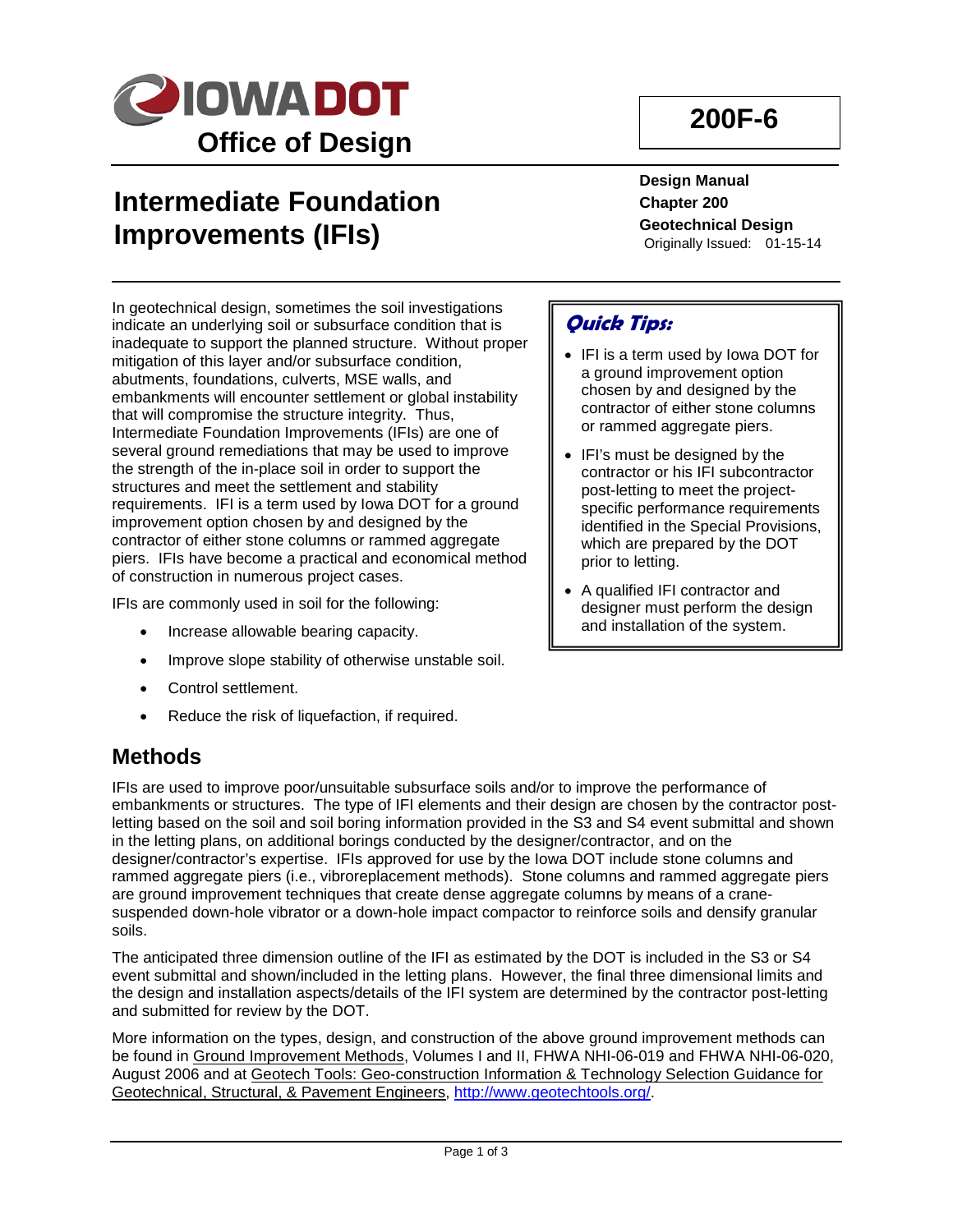## **Design Requirements**

All intermediate foundation design documents must be signed and sealed by a Professional Engineer licensed in the State of Iowa. Only qualified contractor are allowed to perform installation of the system. The following information outlines design requirements for IFIs that are typically included in project Special Provisions.



IFI systems must be designed by the contractor post-letting and installed to meet the specific performance requirements outlined in the project Special Provisions, which are prepared by the Iowa DOT prior to letting.

#### **General Criteria**

IFIs typically penetrate into the underlying foundation soil. Depth of penetration varies with performance criteria, but typically has a minimum penetration of at least 2 feet.

#### **MSE Wall Criteria**

- Provide a minimum bearing capacity required for design (typically around 4000 to 6000 psf and a factor of safety greater than or equal to 2.5), designed to be compatible with the wall's bearing requirements as determined by the MSE wall vendor.
- Provide a factor of safety of 1.5 or greater against sliding of the proposed MSE wall, designed in conjunction with information exchanged with the MSE wall vendor.
- Overall global stability of the combined wall, abutment, and IFI system should be analyzed and the IFI system designed to provide a minimum factor of safety of 1.5.
- Limit settlement (e.g., typically to a maximum of 3 to 4 inches) under the weight of MSE embankment.
- Time rate of settlement should be considered and should meet the project criteria (e.g., a possible goal of 2 inches short-term settlement following embankment construction and 1 inch of long-term settlement following bridge construction).
- Differential settlement should be limited, typically to a maximum of 2 inches in 16.67 feet (1 percent).

#### **Embankment Criteria**

- Overall global stability of embankment slopes and the IFI system should be analyzed and the IFI system designed to provide a minimum factor of safety of 1.5.
- Limit total settlement, including elastic, consolidation, and secondary (frequently to a maximum of 3 inches) under the weight of the embankments and superimposed loading.
- Time rate of settlement should be considered and should meet the project criteria (e.g., a possible goal of 2 inches short-term settlement following embankment construction and 1 inch of long-term settlement following bridge construction).

#### **Culvert Criteria**

Limit total settlement, including elastic, consolidation, and secondary (frequently to a maximum of 6 inches) under the weight of the culvert, embankments, and superimposed loading. If the estimated settlement for a culvert is 6 inches or more, the designer will typically camber the culvert and provide bell joints. However, the culvert and the embankment in the vicinity of the culvert may have differing settlement criteria and goals.

## **Development of Design Parameters**

The Soils Design Section's S3 or S4 event submittal consisting of site information, geotechnical analysis, and foundation recommendations can be used by designers/contractors to develop the design of an IFI. However, subsurface profile and conditions can change rapidly across the site, and specific laboratory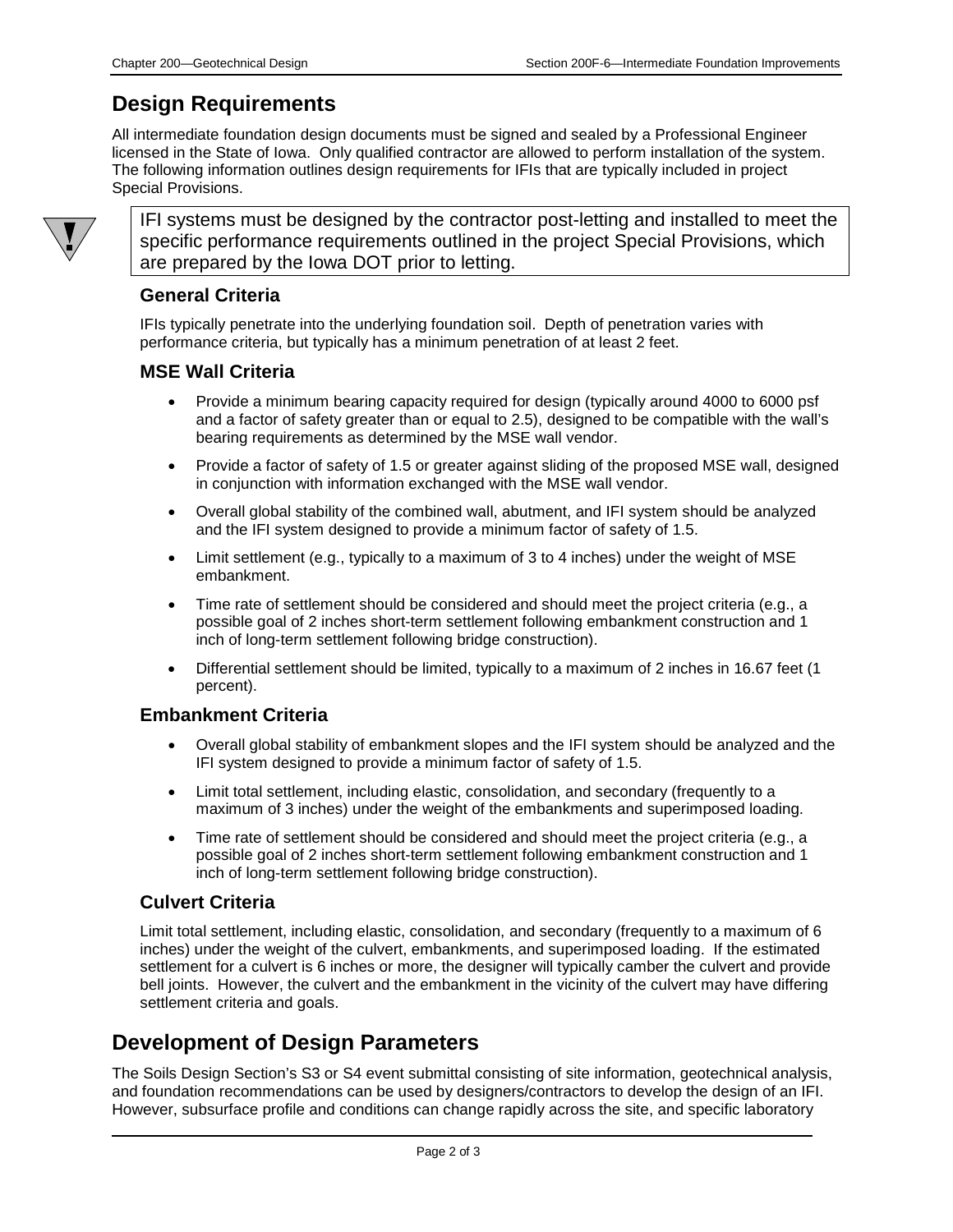testing for IFI design may not be included in the S3 or S4 event submittal. Thus, the contractor/designer may need to obtain additional subsurface information, including soil borings and water table information, as part of their design of the IFI system, as required to meet the performance requirements. Subsurface conditions must be fully known by the IFI subcontractor and the surface of the foundation soil must be delineated either before or during installation to ensure the IFI system penetrates to or into the foundation soil layer.

### **References**

- 1. Elias, V., Welsh, J., Warren, J., Lukas, R., Collin, J.G., and Berg, R.R., 2006, Ground Improvement Methods, Volumes I and II, FHWA NHI-06-019 and FHWA NHI-06-020, US Dept. of Transportation, Federal Highway Administration.
- 2. Geotech Tools: Geo-construction Information & Technology Selection Guidance for Geotechnical, Structural, & Pavement Engineers, [http://www.geotechtools.org/.](http://www.geotechtools.org/)